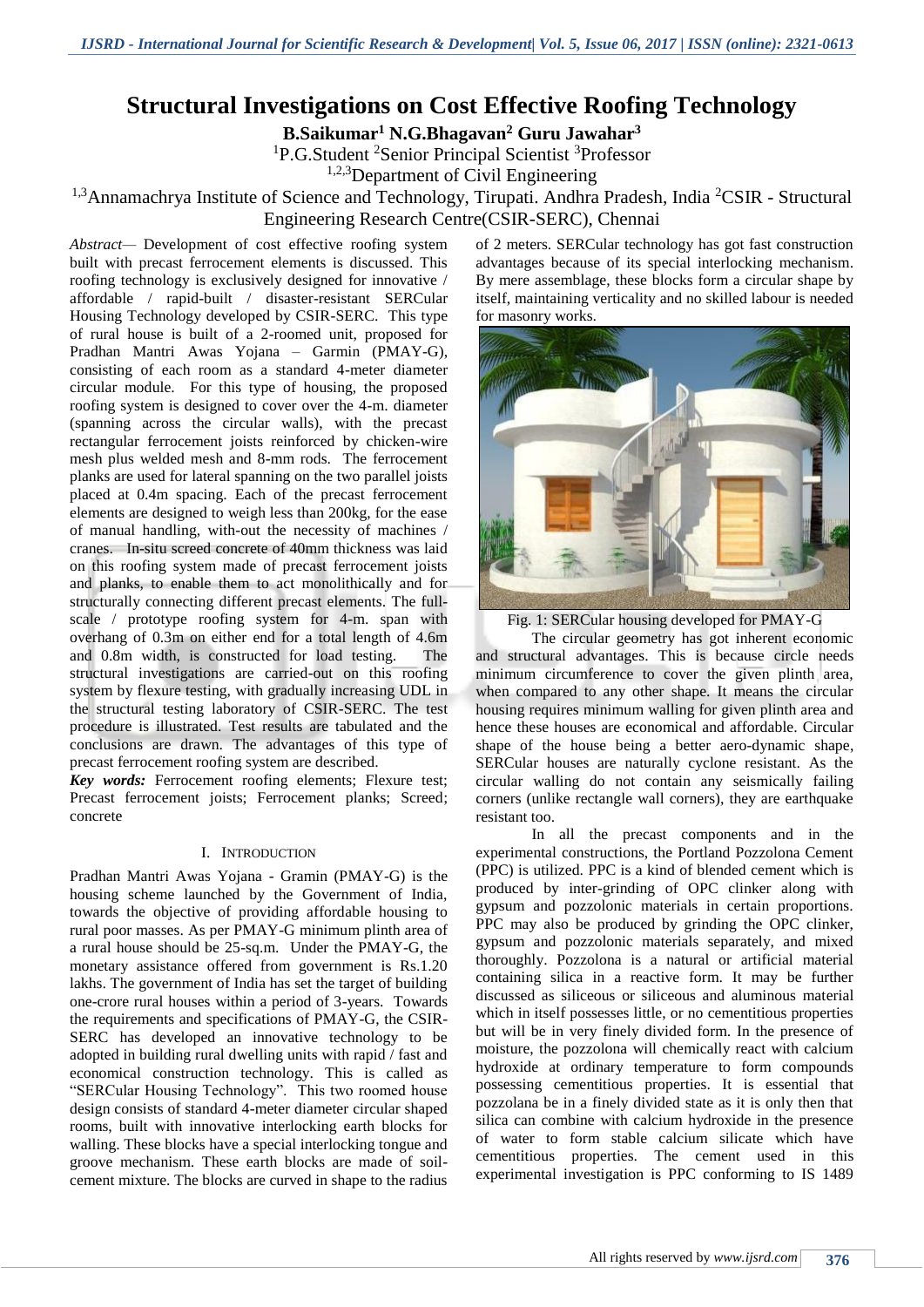| s.no | Physical properties of cement | Results          |
|------|-------------------------------|------------------|
| 1.   | Specific gravity              | 2.75             |
| 2.   | Fineness                      | 6.96%            |
| 3.   | Standard consistency          | 33.33%           |
|      | Initial setting time.         | $42 \text{ min}$ |
| 5.   | Final setting time            | 343 min          |

(part-1) 1991. Portland pozzolona cement of grade 43 from Ultra tech company is used in the study. Table-1 gives the properties of cement used.

Table 1: physical properties of cement

#### II. PRECAST FERROCEMENT RECTANGULAR JOISTS

This roofing system consists of longitudinal precast ferrocement joists spanning across the supports / walls, over which precast ferrocement planks are laterally supported and the in-situ screed concrete is placed over the planks. The ferrocement rectangular joists are supported over walls for a span of 4m, with overhang of 0.3m on both ends. These joists are kept parallel at the spacing of 0.4m and the precast ferrocement panels of size 0.8m X 0.6m are laterally placed over the joists. The span of panels between two joists is 0.4m with overhang of 0.2m on either ends, and the width of panel is 0.6m in the direction of joists. Over this combination of longitudinal joists and lateral panels, the insitu screed concrete for 40mm thickness is placed to enable it to act monolithically.





The size of rectangular joist is 60mm x 250mm and its length is 4.6m. it is continuously supported at effective span of 3850mm. The joist consists two sets of mesh reinforcement and normal steel bar reinforcement. 6-mm diameter steel bars spans at the top and bottom of the beam throughout the length of 4.6m. Zig-zag shear reinforcement is also provided through the length of 4.6m as shown in figure-3.



Fig. 3: shear reinforcement of rectangular joist

Sandwiched mesh reinforcement consisting of one layer of 10-gauge welded mesh with the spacing of 25mm X 25mm wrapped by chicken mesh of 30-gauge, on both sides is provided for the total area of the joist of 4.6m. X 0.25m. Rich cement mortar of ratio 1:3 is used for casting the joist. The joists are cast in horizontal direction, by its thickness.



Fig. 4: Layer by layer casting of rectangular joist

The rectangular wooden mould of 4.6m X 0.25m X 0.06m size is prepared for casting the joists. In this mould 2cm thick cement mortar of 1:3 mix is placed and the first layer of reinforcement containing one layer of weld mesh, wrapped with two layers of wire mesh is placed. Further 2cm thick cement mortar is placed and the second layer of reinforcement is placed as shown in figure-5.



Fig. 5: Middle layer casting with reinforcement

Next 2cm thick cement mortar is placed over it and the third layer of weld mesh wrapped with two layers of wire mesh is placed last, and the final surface finish is made.

#### III. PRECAST FERROCEMENT PLANKS

Eight precast ferrocement planks of size 80cm x 60cm are cast as shown in figure-6. The rectangular wooden mould of 0.8m X 0.6m X 0.03m size is prepared for casting the planks. These planks are reinforced with sandwiched mesh of 10-gauge welded mesh (with the spacing of 25mm X 25mm) wrapped by chicken mesh of 30-gauge, on both sides is provided. Rich cement mortar of ratio 1:3 is used for casting these 30mm thick precast panels. Sand graded through 1.18mm sieve is used in the cement mortar.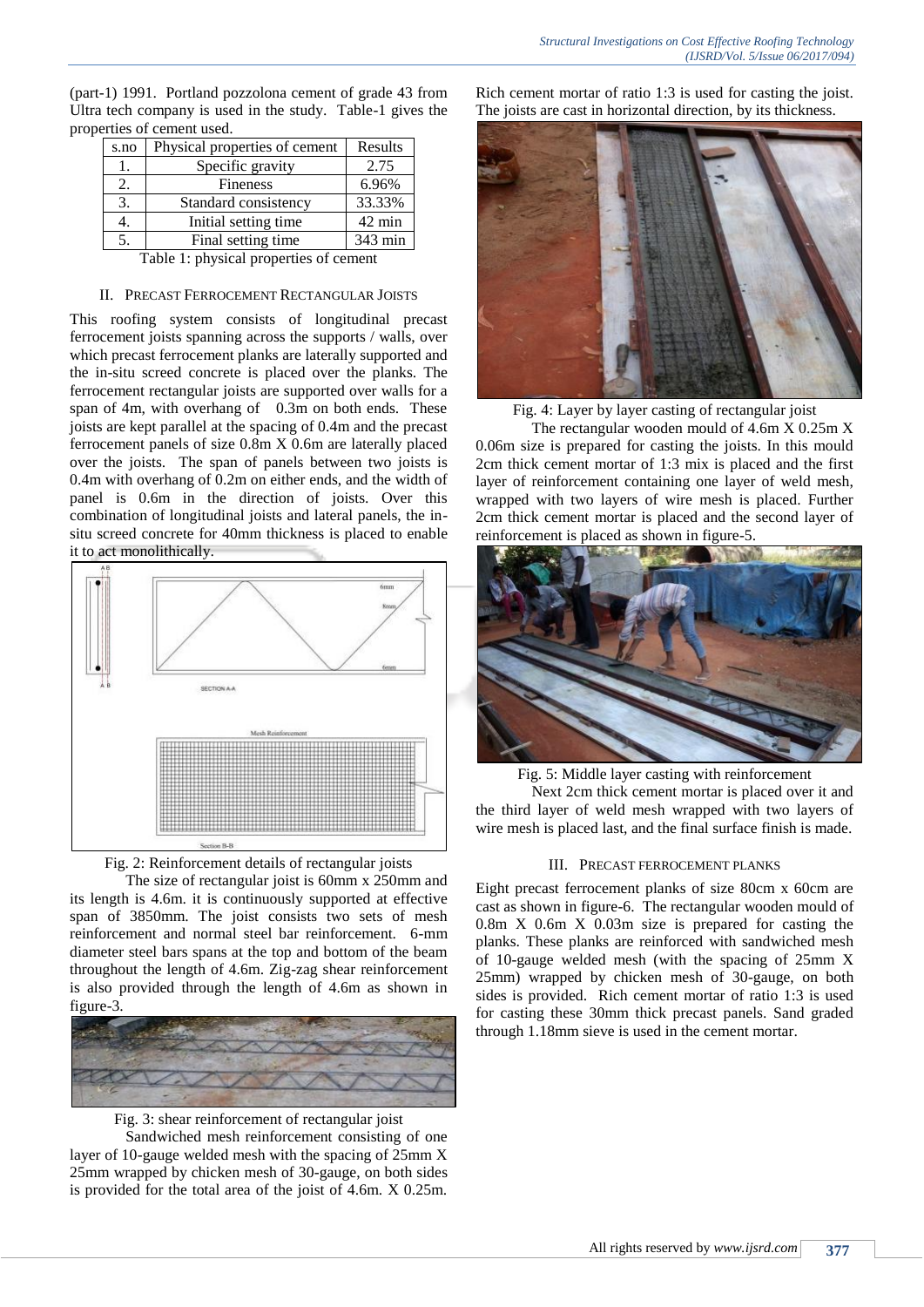

Fig. 6: Precasting of ferrocement planks

#### IV. ASSEMBLAGE OF ROOFING ELEMENTS

Two joists are laid parallel over end supports with effective span of 3.85m and with the overhang of 0.3m on each end. The spacing of the joists is set to be 0.4m. On these set of joists, eight precast ferrocement planks are laterally covered for the span of 0.4m with the overhang of 0.2m on either side. It means the parallel joists are put on continuous supports and also the set of precast planks are laid on the continuous supports over the joists. This type of assemblage forms the precast ferrocement roofing system, over which 40mm thick in-situ screed concrete of mix ratio 1:2:3 is placed to enable the roofing system to develop monolithic effect. All the precast components and in-situ concrete elements are cured with wet jute bags for 28 days before testing the whole roofing system for flexural strength.

### V. TESTING OF PRECAST ROOFING SYSTEM

The roofing system is tested using a hydraulic jack of capacity 100 tons. The load is applied as 8-point locations across the span to simulate uniformly distributed load. Six strain gauges are pasted on the bottom fiber of two joists (three on each joist) at l/3 distance each from both end supports and one at the middle of the joist. One strain gauge is provided at the middle of the ferrocement slab. Three dial gauges are provided at the bottom of planks in the middle line of both the joists, at the distance of l/3 from each support and at the mid span. LVDTs are also placed under the set of joists, at the in between points of already pasted strain gauges.





One dial gauge is also provided at the end of the cantilever projection (in between the two joists) to study the negative deflection of the roofing system. The testing set up of precast ferrocement roofing system is shown in the figure-7.a and 7.b.



Fig. 7.b: Testing of precast ferrocement roofing

The test loading is applied as near uniformly distributed load. The loading is distributed into 8 equal parts, across the span of 4m as shown in figure.7. The hydraulic loading jack with the load cell to measure has been placed at the center of span. The manual hydraulic pack was used to apply the loading.



Fig. 8: Crack pattern above 6-t loadings

As per the test performance on this precast ferrocement roofing system, the following points have been observed:

- The monolithic action of the roofing system is quite effective up to cracking load condition.
- The initial cracking has started at the load level of about 6-tons.
- After the 6-ton. loading, the cracks which have started at the bottom of joists have gradually went-up up to 7.5ton. loading.
- Then at about the loading of 8-ton., the separation cracks have appeared below the precast planks, from the top surface of joists on which planks have been resting.
- The ultimate loading taken by this roofing system for the span of 4-m is 10.21-tons plus the weight of the load distribution steel elements of 0.547-ton.



Fig. 9: Failed specimen, after ultimate loading

The performance of roofing system is quite gradual. As the loading is increasing gradually, the deflections also increased gradually and the cracks started from the bottom-most section with gradual crack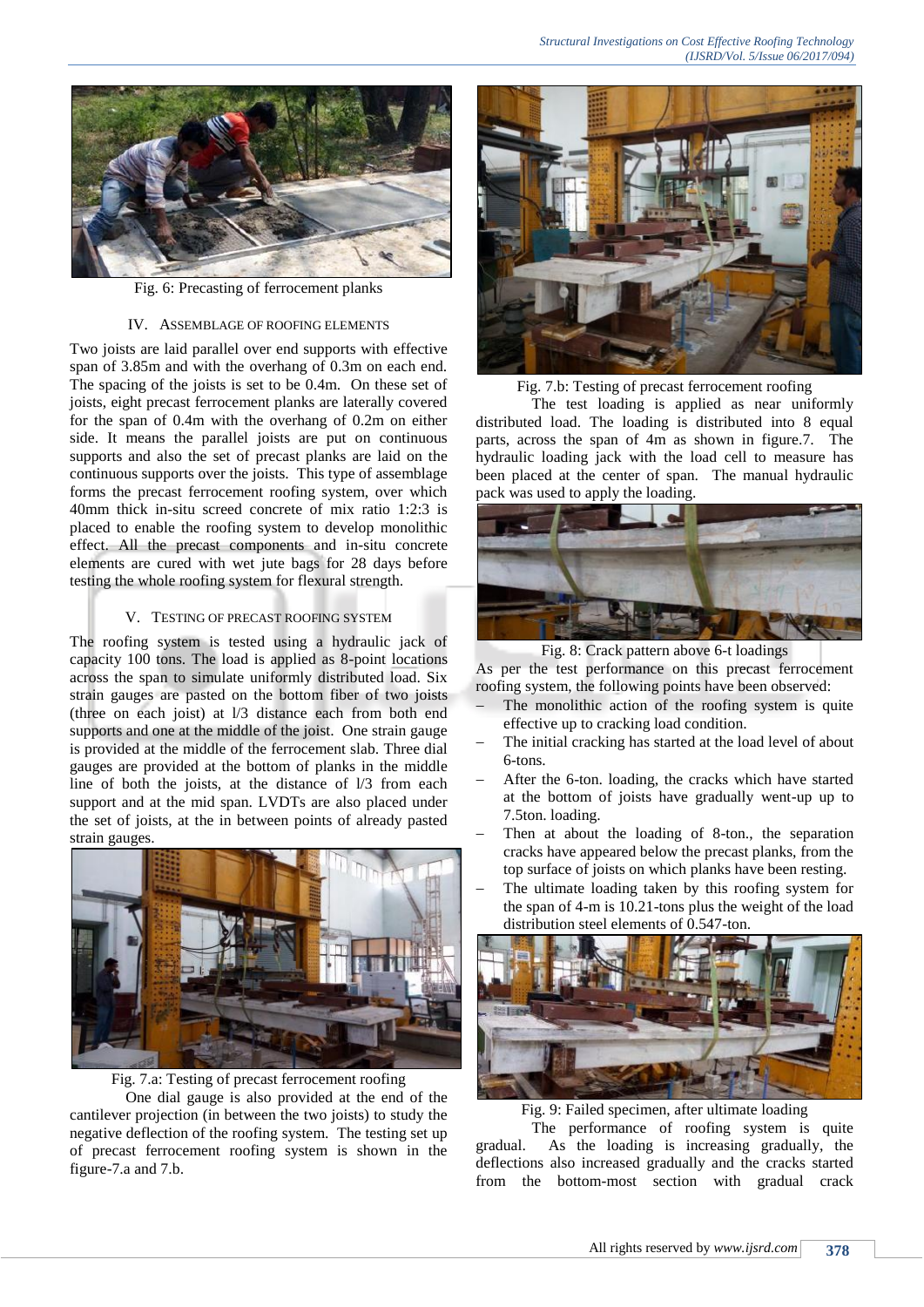propogation in up-ward direction. After ultimate loading, the sagging of the specimen is visually observed. The structural behavior appears to be ductile nature, as the precast components are made of ferrocement. The RCC would have structurally behaved differently, because of brittle nature of the material and sudden failure would have happened. For RCC roofing sudden development of cracks would have taken-place.

This testing has proven that, the overall load capacity of the specimen is more than the expected / calculated service load. Hence this type of precast ferrocement roofing system can be safely and advantageously adopted in real life constructions of housing for moderate spans of about 4-m. lengths. Particularly for affordable housing, this technology suits well. This type of roofing system has got both the economic and engineering advantages, and practically adoptable for rural housing projects.

| S. No. | <b>PARAMETERS</b>            | <b>LOAD</b> |
|--------|------------------------------|-------------|
|        | Loading                      | <b>UDL</b>  |
|        | Ultimate load as per testing | 10.21 t     |
|        | Service load expected        | 2.11t       |
|        | Cracking load                | 6 t         |
|        | Type of failure              | Flexure     |

Table 2: The over-all test results

*A. Super-imposed loads:*

Live load= 2kn/m2=2×0.8×4.6=7.36 KN Floor finish=1 kn/m2=  $1 \times 0.8 \times 4.6 = 3.68$  KN Total super-imposed load=  $7.36 + 3.68 = 11.04$  KN

*B. Dead Loads:*

Self-weight of planks= $0.8\times4.6\times0.03\times25=2.76$  KN Self-weight of joist=  $0.25 \times 0.06 \times 4.6 \times 25 = 1.73$  KN For 2 rectangular joist  $=1.73\times2=3.46$  KN Self-weight screed concrete=0.8×4.6×0.04×23= 3.39 KN Total Dead Load=2.76+3.46+3.39 =9.61 KN Total calculated service load= 11.04+9.61=20.65KN

# *C. Experimental loads applied on the prototype:*

Ultimate load in tons  $=10.21x9.8=100.06$  KN Self-weight of loading steel elements=5.37 KN

Total loading taken as per testing=105.43KN As per the experimental investigations and testing of this roofing system, the overall load capacity of the specimen is more than the expected service load. Hence this type of roofing system is structurally very safe for practical usage in the rural housing projects.



| no | $\mu$ m/m | gauge                   |
|----|-----------|-------------------------|
|    | 2509      | $L/3$ from support left |
|    | 4749      | Mid span                |
|    | 2159      | $L/3$ from support      |
|    |           | right                   |

Table 3: Maximum strain recorded on the roofing

assemblage

| <b>LVDT</b> | Maximum deflection | Location of LVDT           |  |
|-------------|--------------------|----------------------------|--|
| no          | (mm)               |                            |  |
|             | 29.12              | $L/3$ from support<br>left |  |
|             | 35.62              | Mid span                   |  |
|             | 29.24              | $L/3$ from support<br>left |  |

| Table 4: Maximum deflection values from LVDT |  |
|----------------------------------------------|--|
|----------------------------------------------|--|

### VI. ADVANTAGES OF PRECAST FERROCEMENT ROOFING **SYSTEM**

- The structural investigations with the experimental testing on this roofing system has practically proven that this technology is very safe from engineering point of view.
- This roofing technology is easy to adopt for rural constructions, as it requires no special construction machinery.
- This technology doesn't need cranes / handling machinery, as all the precast elements can be manually lifted.
	- As the precasting of ferrocement roofing joists and planks can be organised when the walls are being built, the rural housing construction become quite fast and leads to economy.
- This technology consumes very less coarse aggregate as the concrete usage is quite minimum, and that is only for screed concreting.
- As this technology involves precasting, it doesn't require centering and shuttering for roofing construction. Thus it saves 100% money meant for centering work.
- The overall tonnage of steel usage would be less than the conventional RCC roof slabs and the cost of this construction system would be relatively economical.

# VII. CONCLUSIONS

Based on the results of this experimental investigation, the following conclusions have been drawn:

- The maximum strain of rectangular joist is 4749 and the maximum deflection is 35.62 mm.
- Crack propagation in the roofing system started at the load of 6-tons.
- The ultimate load failure occurred at the load of 10.21 tons. But the expected service load on this roofing system is only about 2-tons.
- Hence, these experimental investigations prove that, the precast ferrocement roofing system is structurally very safe.
- Also this system can be further optimized to make it more and more economical.